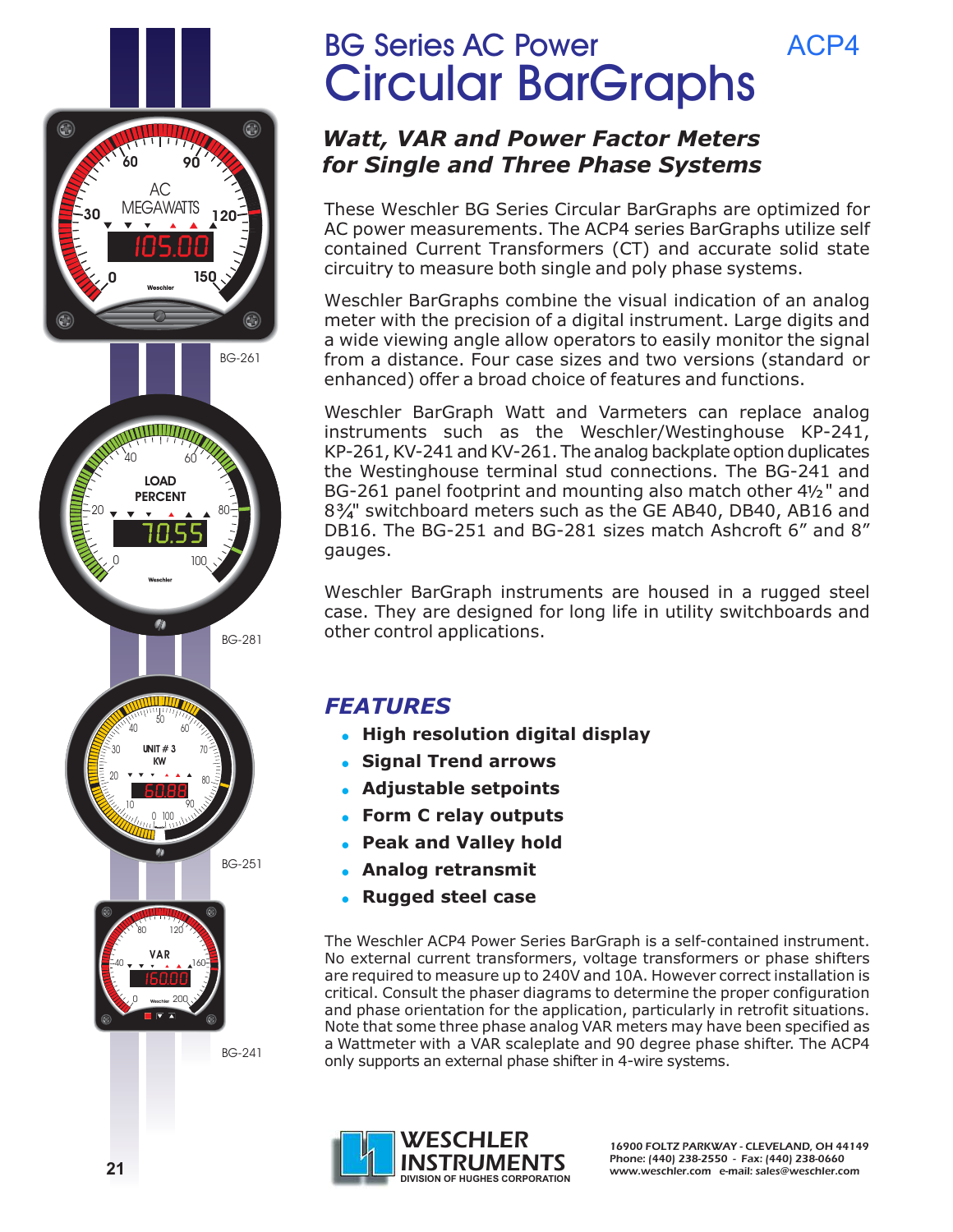

#### **Wattmeters and Varmeters**

|                                   | <b>Standard</b>        | <b>Enhanced</b>                |
|-----------------------------------|------------------------|--------------------------------|
| <b>Measurement Range</b>          | ± 19999                | -9999 to 50000 (Neg Autoscale) |
| <b>Potential Range</b>            | 120, 240 V rms         | 120, 240 V rms                 |
| Self-Contained Current Maximum    | 10 A rms               | $10A$ rms                      |
| <b>Numeric Display Characters</b> | 41/ <sub>2</sub> Digit | 4% Digit                       |
| Numeric Display Color             | Red                    | Red, Green or Amber            |
| <b>Bar Color</b>                  | Red                    | Red, Green or Amber            |
| <b>Bar Segments</b>               | 101                    | 101                            |
| <b>Bar Resolution</b>             | $1\%$                  | $1\%$                          |
| <b>Display Brightness</b>         | Fixed                  | Two Level Programmable         |
| <b>Alarm Hysteresis</b>           | 0.5, 1 & 2% FS         | $0.0 - 10.0\%$ FS              |
| Relays                            | 2 or 4 Form C          | 2 or 4 Form C                  |
| Relay Latching Mode               | N/A                    | Yes                            |
| Relay Fail-safe Mode              | N/A                    | N/A                            |
| HI - LO Alarms                    | 2 HI, 2 LO             | Individually Programmable      |
| Analog Retransmit                 | 256 Step Resolution    | 65000 Step Resolution          |

# *SPECIFICATIONS*

**Inputs** Potential (Voltage) Maximum Continuous 150, 300 Vac<br>Momentary Overload 175, 325 Vac Momentary Overload Input Impedance **Current** Nominal 10 A<br>Maximum Continuous 12.5 A Maximum Continuous 12.5 A<br>Momentary Overload 100 A for 500 ms Momentary Overload Input Impedance<br>Frequency Response Time

**Uncertainty**<br>Display (W or VAr) Temperature Coefficient<br>Standard Standard  $\pm 1.3$  ppm / °C<br>Enhanced  $\pm 0.5$  ppm / °C

#### **Bar Display**

Scale Length  $BG-241$ BG-261/281  $BG-251$  270 $\degree$ /345 $\degree$ 

#### **Digital Display**

Standard 0.005%<br>Enhanced 0.002% Enhanced **Resolution** Height

### **Communications**

Protocol

**AC Sensing Method**

120, 240 Vac  $1M\Omega$ 

50/60 or 400 Hz<br>1 sec. Internal CT,  $0.1\Omega$ 

Display (W or VAr)  $\pm 0.5\%$  Full Scale,  $\pm 1$  count<br>Setpoints  $\pm 0.1\%$  Full Scale,  $\pm 1$  count  $± 0.1%$  Full Scale,  $± 1$  count

 $\pm$  0.5 ppm /  $^{\circ}$ C

 $285^\circ$  $270^\circ$ 

BG-241 0.4" (10.16 mm)<br>BG-261/281 0.8" (20.32 mm) BG-261/281 0.8" (20.32 mm)<br>BG-251 0.56" (14.22 mm)

Electronic

RS-232 9600 baud, 1 start bit, 1 stop bit, no parity, no flow control RS-485 Half duplex, 9600 baud, 1 start bit, 1 stop bit, no parity, no flow control Party Line

**Setpoint Relays** Quantity 2 or 4<br>Contact Arrangement SPDT (Form C) **Contact Arrangement** Type<br>Standard

Enhanced **All programmable HI or LO**<br>Contact Ratings **ALL 56, 120/240** Vac or 30 Vdc

**Contact Protection** Hysteresis Selectable for all setpoints collectively

**Analog Retransmit** Standard 256 step resolution, voltage source

Enhanced 65000 step resolution, current source

#### **Environment**

Operating Temperature -20 to 60°C (Standard)

Humidity 0- 95% non-condensing. Condensation

Storage Temperature

#### **Meter Power**

18-36 V<br>36-72 V 120 V AC ± 10% (50/60 Hz) 2.5 VA 12.5 VA 240 V AC ± 10% (50/60 Hz) 1.3 VA 12.3 VA 12 V DC 10-15 V 225 ma 825 ma 24 V DC 18-36 V 125 ma 420 ma<br>28 V DC 18-36 V 100 ma 350 ma 28 V DC 18-36 V 100 ma 350 ma<br>48 V DC 36-72 V 65 ma 210 ma 48 V DC 36-72 V 65 ma 210 ma<br>250 V DC ± 10% 12 ma 25 ma 250 V DC ± 10% 12 ma 25 ma<br>120 V AC ± 10% (50/60 Hz) 2.5 VA 12.5 VA Fuse **Plug-in, rear panel accessible** *Nominal Tolerance Current (Maximum)* 240 V AC ± 10% (50/60 Hz) 1.3 VA 12.3 VA<br>110-250V DC / 85-264V AC 6 VA (3 W) 13 VA (8W)

# **Connections**

BG Backplate #6 screw terminals for AC signals; Phoenix plug in connectors for Relays, Analog Retransmit & Communications (mating connector supplied)

2 HI (ascending trip) and 2 LO

5A, 120/240 Vac or 30 Vdc resistive 1/14 HP 120/240 Vac inductive

0-1, 4-20, 10-50 ma; 0-5, 1-5 V

0-24 ma, 0-10 V programmable

allowed with conformal coating option.<br>-40 to 85°C

*Standard Enhanced*

-20 to 50°C (Enhanced)

(descending trip)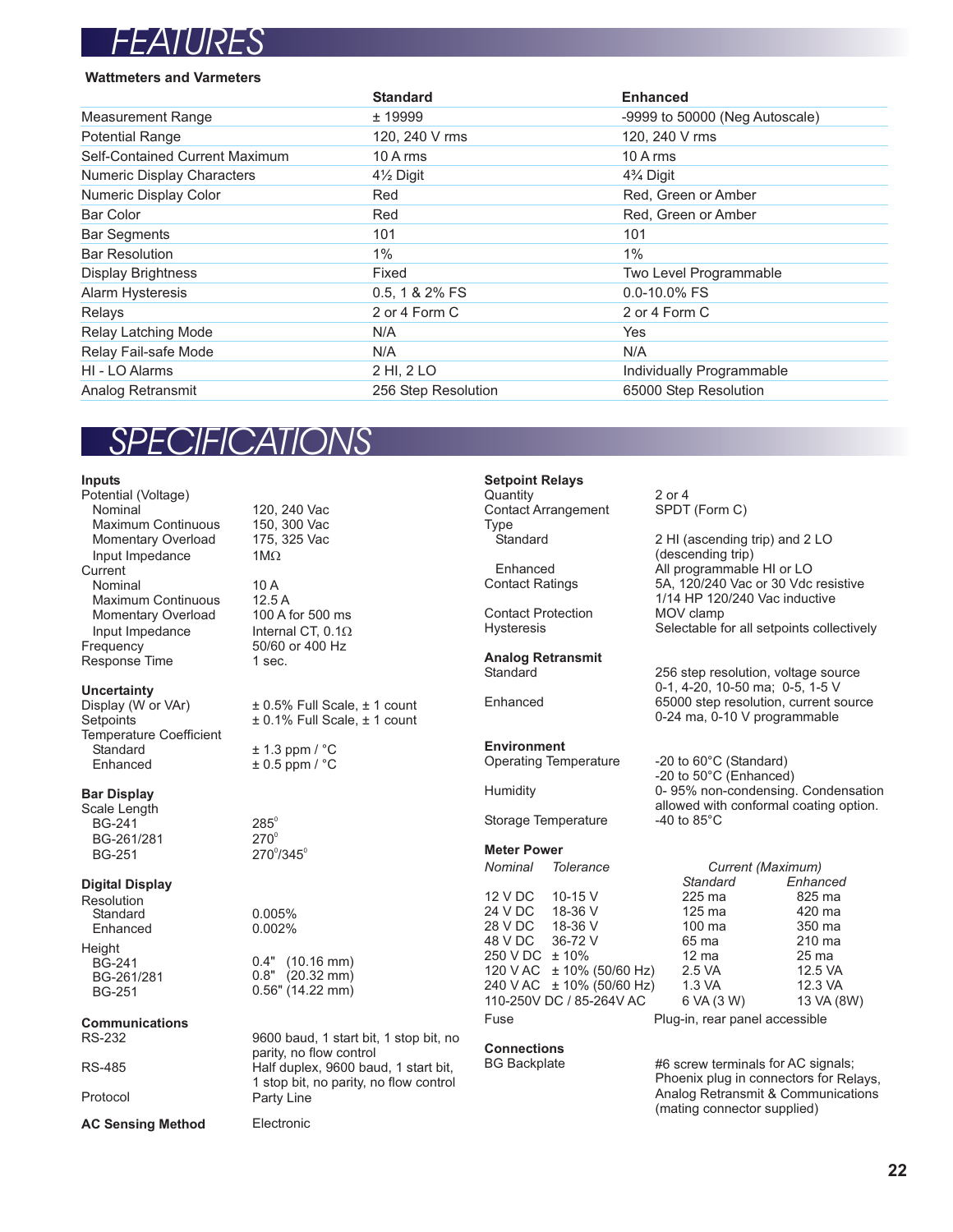# *ORDERING GUIDE*

| <b>PART NUMBER</b>                                                                                                                                                                                                                                                                                                               |                                                                                                                                                                                                                                                                                                                                                              |  |
|----------------------------------------------------------------------------------------------------------------------------------------------------------------------------------------------------------------------------------------------------------------------------------------------------------------------------------|--------------------------------------------------------------------------------------------------------------------------------------------------------------------------------------------------------------------------------------------------------------------------------------------------------------------------------------------------------------|--|
|                                                                                                                                                                                                                                                                                                                                  | Specify scale markings and<br>legend when ordering                                                                                                                                                                                                                                                                                                           |  |
| TYPE:<br>= BG-241 41/2" Square BarGraph<br>4<br>= BG-261 81/2" Square BarGraph<br>6<br>8<br>= BG-281 8" Circle BarGraph<br>3<br>= BG-251 6" Circle BarGraph<br><b>BAR ZERO POINT:</b><br>Zero at Bottom<br>В<br>$=$<br>Zero at 50% mid scale<br>н<br>$=$<br>F<br>Zero at F.S.<br>$=$<br>S<br>= Special /off scale zero           | <b>DIGIT COLOR**:</b><br>$B =$ Enhanced Red<br>$X =$ Standard Red (BG-241 only)<br>G = Enhance Green<br>$A =$ Enhanced Amber<br>$M =$ Red with Multi-color bar $*$<br>$S = Special$<br>*Enhanced only<br>$=$ Spraytight Front & Rear (241/261)<br>Y.<br>= Spraytight Front (241/261)<br>Ζ<br>Κ<br>= Conformal Coating<br>$=$ Custom Artwork<br>A<br>$X = NA$ |  |
| <b>DISPLAY:</b>                                                                                                                                                                                                                                                                                                                  | <b>Trend Indicator</b><br>T.<br>$\equiv$<br>X<br>$\equiv$<br><b>NA</b>                                                                                                                                                                                                                                                                                       |  |
| 4½ digit Standard (BG-241 only)<br>$=$<br>4<br>5 digit Enhanced<br>Е.<br>$=$                                                                                                                                                                                                                                                     | = Peak/Valley Hold<br>P<br>X<br>$=$<br><b>NA</b>                                                                                                                                                                                                                                                                                                             |  |
| <b>SETPOINTS:</b><br>Hi/Lo<br>$=$<br>N<br>Hi/Hi-Hi<br>$=$<br>н<br>Lo/Lo-Lo<br>$\equiv$<br>Hi-Hi/Hi/Lo/Lo-Lo<br>4<br>$\equiv$<br>В<br>2 relays, programmable Hi or Lo*<br>$=$<br>D<br>4 relays, programmable Hi or Lo*<br>$=$<br>Х<br>$\equiv$<br>None<br>S<br>Special order<br>$\equiv$                                          | <b>COMMUNICATION:</b><br><b>RS232</b><br>A<br>$=$<br>RS485 Bi-directional<br>С<br>$=$<br>$X = None$<br><b>RETRANSMIT:</b><br>$= 4$ -20mA DC into 250 $\Omega$<br>A<br>B<br>$= 0$ -1mA DC into 1000 $\Omega$<br>C<br>$= 1-5VDC$<br>D<br>$=$ 0-1V DC                                                                                                           |  |
| *Enhanced only<br><b>SETPOINT HYSTERESIS:</b><br>1% of F.S.<br>1<br>$=$<br>$\overline{2}$<br>2% of F.S.<br>$=$<br>5<br>$0.5%$ of F.S.<br>$=$<br>X<br>$=$<br>Not required                                                                                                                                                         | F<br>= 4-20mA DC, 700 $\Omega$ max. (isolated)<br>G<br>$=$ 0-1mA (isolated)<br>T.<br>$=$ 0-10V across 500 $\Omega$ (isolated) *<br>Κ<br>$=$ 0-1V across 50 $\Omega$ (isolated) *<br>$=$ 1-5V across 250 $\Omega$ (isolated) *<br>M<br>$X = None$<br>*Enhanced only.<br>Isolated requires AC power                                                            |  |
| S<br>$\equiv$<br>Special.<br>P<br>$\equiv$<br>Programmable 0-10% or Latching (Enhanced only)                                                                                                                                                                                                                                     | <b>POWER:</b><br>120V AC 50/60Hz<br>1.<br>$=$<br>2<br>240V AC 50/60Hz<br>$=$<br>4<br>$=$                                                                                                                                                                                                                                                                     |  |
| <b>INPUT TYPE:</b><br>$\equiv$<br>Watts single phase<br>L<br>Watts three phase<br>н<br>$\equiv$<br>VARs single phase<br>V<br>$\equiv$<br>Ζ<br>$=$<br>VARs three phase<br>Y<br>$\equiv$<br>VARs three phase for external phase shifter (4-wire only)<br>G<br>Power factor (display 1.00 max, specify lag on right or left)<br>$=$ | 12V DC *<br>6<br><b>250V DC</b><br>$=$<br>7<br>24V DC<br>$=$<br>8<br>28V DC<br>$=$<br>9<br>$= 48V$ DC<br>U<br>110-250V DC / 85-264V AC, 50-440Hz<br>$=$<br>*Max ambient 45°C                                                                                                                                                                                 |  |
| Specify:<br>System Delta □ or WYE [                                                                                                                                                                                                                                                                                              | <b>INPUT LEVEL:</b><br>Single phase two wire 1 element<br>$12 =$<br>Single phase three wire 2 element<br>$13 =$<br>Three phase three wire 2 element<br>$33 =$<br>Three phase four wire $2\frac{1}{2}$ element<br>$34 =$<br>Three phase four wire 3 element<br>$3E =$                                                                                         |  |

\*\*bar color matches digit color unless specified on order

### **4 B 4 N 1 H 3 3 1 F A P T Y X EXAMPLE:**

(4) BG-241, (B) zero at bottom, (4) 4-1/2 digit Standard display, (N) Hi/Lo setpoint, (1) 1% of F.S. setpoint hysteresis, (H) Watts, poly phase, (33) Three phase three wire, (1)120 VAC 50/60 Hz power, (F) 4-20 mADC isolated retransmit, (A) RS232 communication, (P) peak/valley hold, (T) trend indicator, (Y) spray tight face, (X) red LED color

Options and features vary by model. Contact factory for details and latest specifications.